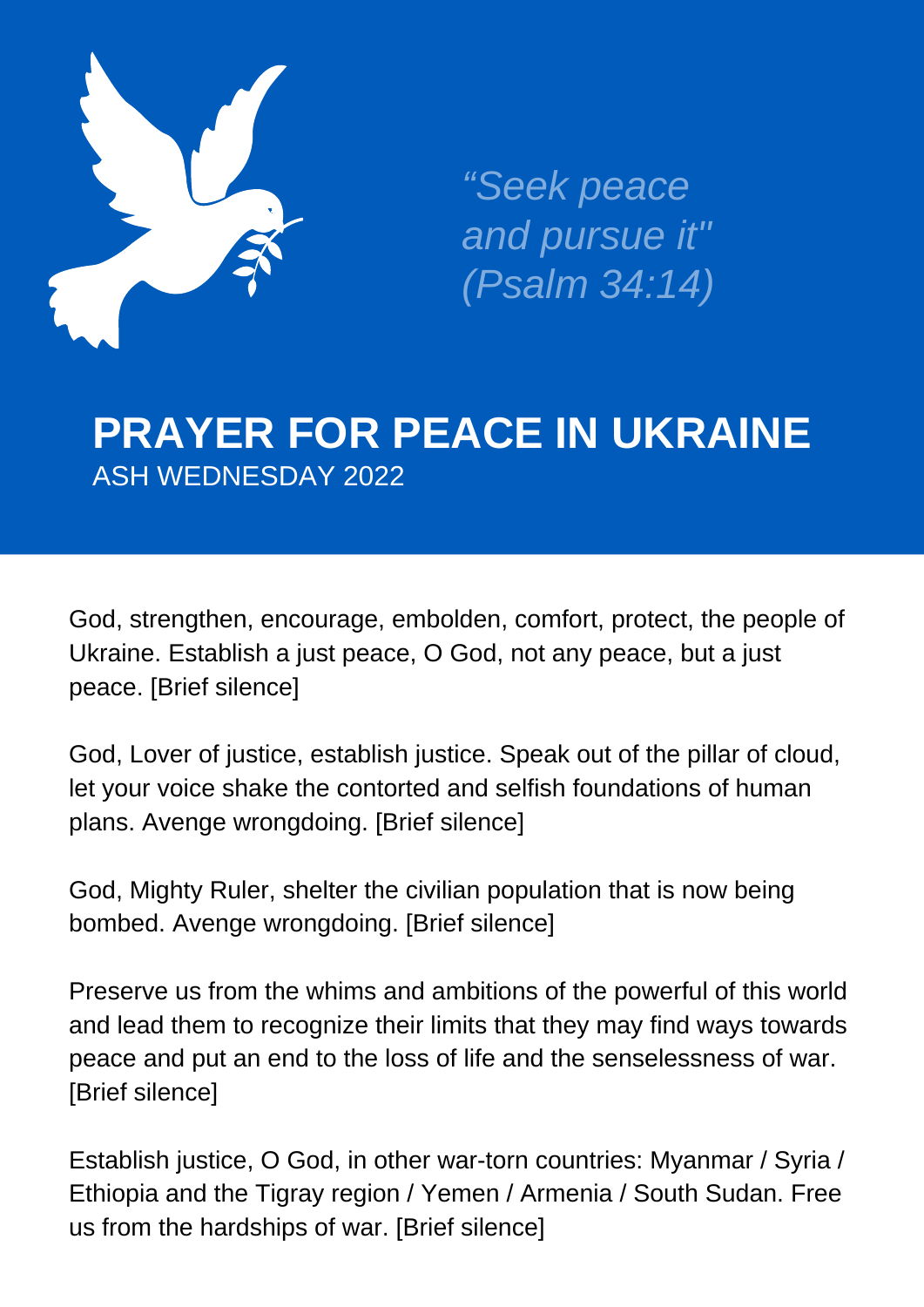

Open the hearts of those in the west, caught as we are in the web of our own self economic interests, making our governments often unable to boldly confront evil. Guide those with responsibility in our governments. [Brief silence]

Forgive our bias when we uphold a western narrative concerning refugees. Forgive us when some nationalities are profiled and blocked at the border as they flee Ukraine. All are victims and we are all one human family. Turn us around, O God, towards one another. [Brief silence]

Soften the hearts of those who have hardened them and let us return to the knowledge of your wisdom. Give us courage to respond to the cry of the church and people in Ukraine. [Brief silence]

Protect and embolden those in Ukraine resisting the invasion. Guide them. Guide and safeguard the government and President Zelensky. [Brief silence]

Support and protect them, O God, protect all those who have lost their homes that they find new places to stay, give the hungry food, comfort those who weep, unite those who are separated. [Brief silence]

Sustain and strengthen those already on the ground providing humanitarian aid, food, clothes, shelter, medications, and other essentials. [Brief silence]

Protect and encourage those within Russia who advocate for peace and justice at the risk of their own safety. Blessed are the peacemakers. [Brief silence]